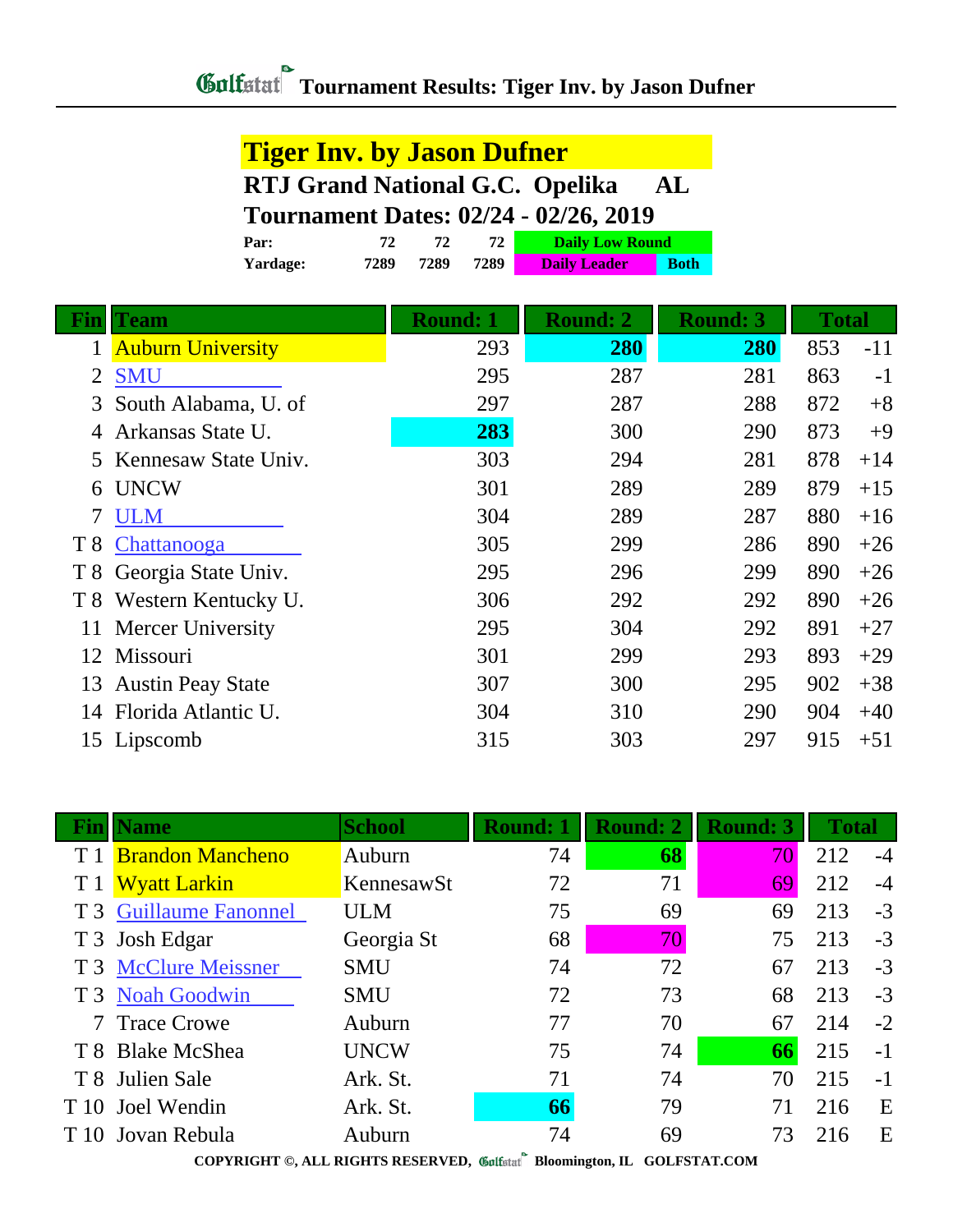| - Fin | <b>Name</b>               | <b>School</b> | <b>Round: 1</b> | <b>Round: 2</b> | <b>Round: 3</b> | <b>Total</b> |      |
|-------|---------------------------|---------------|-----------------|-----------------|-----------------|--------------|------|
|       | T 12 Andrew Kozan         | Auburn        | 75              | 69              | 73              | 217          | $+1$ |
|       | T 12 Billy Tom Sargent    | <b>WKU</b>    | 77              | 70              | 70              | 217          | $+1$ |
|       | T 12 Linus Samuelsson     | Lipscomb      | 72              | 72              | 73              | 217          | $+1$ |
|       | T 12 Luka Naglic          | Ark. St.      | 74              | 74              | 69              | 217          | $+1$ |
| T 12  | Tom Bevington             | WKU           | 73              | 73              | 71              | 217          | $+1$ |
| T 17  | <b>Ben Wong</b>           | <b>SMU</b>    | 73              | 72              | 73              | 218          | $+2$ |
| T 17  | Graysen Huff              | Auburn        | 72              | 76              | 70              | 218          | $+2$ |
|       | T 17 Kyle Robinson        | So Alabama    | 71              | 76              | 71              | 218          | $+2$ |
| T 17  | <b>Rasmus Karlsson</b>    | So Alabama    | 75              | 70              | 73              | 218          | $+2$ |
| T 17  | Severin Soller            | Georgia St    | 72              | 71              | 75              | 218          | $+2$ |
| T 17  | <b>Stanton Schorr</b>     | Mercer U.     | 72              | 76              | 70              | 218          | $+2$ |
|       | T 23 Connor Coffee        | KennesawSt    | 75              | 76              | 68              | 219          | $+3$ |
| T 23  | <b>Marcus Svensson</b>    | Auburn        | 74              | 76              | 69              | 219          | $+3$ |
| T 25  | Jacob Solomon             | Auburn        | 73              | 73              | 74              | 220          | $+4$ |
| T 25  | Jamie Stewart             | Missouri      | 76              | 70              | 74              | 220          | $+4$ |
| T 25  | <b>Ollie Osborne</b>      | <b>SMU</b>    | 76              | 70              | 74              | 220          | $+4$ |
|       | T 25 Peter Staalbo        | So Alabama    | 74              | 74              | 72              | 220          | $+4$ |
| T 29  | A. Segundo Oliva Pin      | <b>UNCW</b>   | 78              | 70              | 73              | 221          | $+5$ |
| T 29  | <b>Bruce Morrison</b>     | <b>FAU</b>    | 74              | 75              | 72              | 221          | $+5$ |
| T 29  | Jordan Plunkett           | So Alabama    | 77              | 72              | 72              | 221          | $+5$ |
| T 29  | <b>Lake Johnson</b>       | Chatt         | 74              | 77              | 70              | 221          | $+5$ |
|       | T 29 Pab Rodriguez-Tabern | KennesawSt    | 75              | 74              | 72              | 221          | $+5$ |
| T 29  | <b>Thibault Santigny</b>  | <b>ULM</b>    | 77              | 73              | 71              | 221          | $+5$ |
|       | T 35 Andoni Etchenique    | <b>ULM</b>    | 77              | 72              | 73              | 222          | $+6$ |
|       | T 35 Rory Franssen        | Missouri      | 75              | 73              | 74              | 222          | $+6$ |
|       | T 35 Stuart Easton        | WKU           | 78              | 72              | 72              | 222          | $+6$ |
|       | T 35 Tyler Copp           | Mercer U.     | 72              | 78              | 72              | 222          | $+6$ |
|       | T 35 Wells Padgett        | Auburn        | 75              | 72              | 75              | 222          | $+6$ |
|       | T 40 Etienne Brault       | Chatt         | 77              | 76              | 70              | 223          | $+7$ |
|       | T 40 Oliver Simonsen      | Chatt         | 79              | 69              | 75              | 223          | $+7$ |
|       | T 40 Reese McFarlane      | <b>UNCW</b>   | 71              | 77              | 75              | 223          | $+7$ |
|       | T 43 Chase Korte          | <b>APSU</b>   | 76              | 76              | 72              | 224          | $+8$ |
|       | T 43 Connor Nolan         | Chatt         | 75              | 77              | 72              | 224          | $+8$ |
|       | T 43 Matt Echelmeier      | Missouri      | 77              | 76              | 71              | 224          | $+8$ |
|       | T 43 Ryan Knop            | Auburn        | 72              | 78              | 74              | 224          | $+8$ |

## *Gulfatat* Tournament Results: Tiger Inv. by Jason Dufner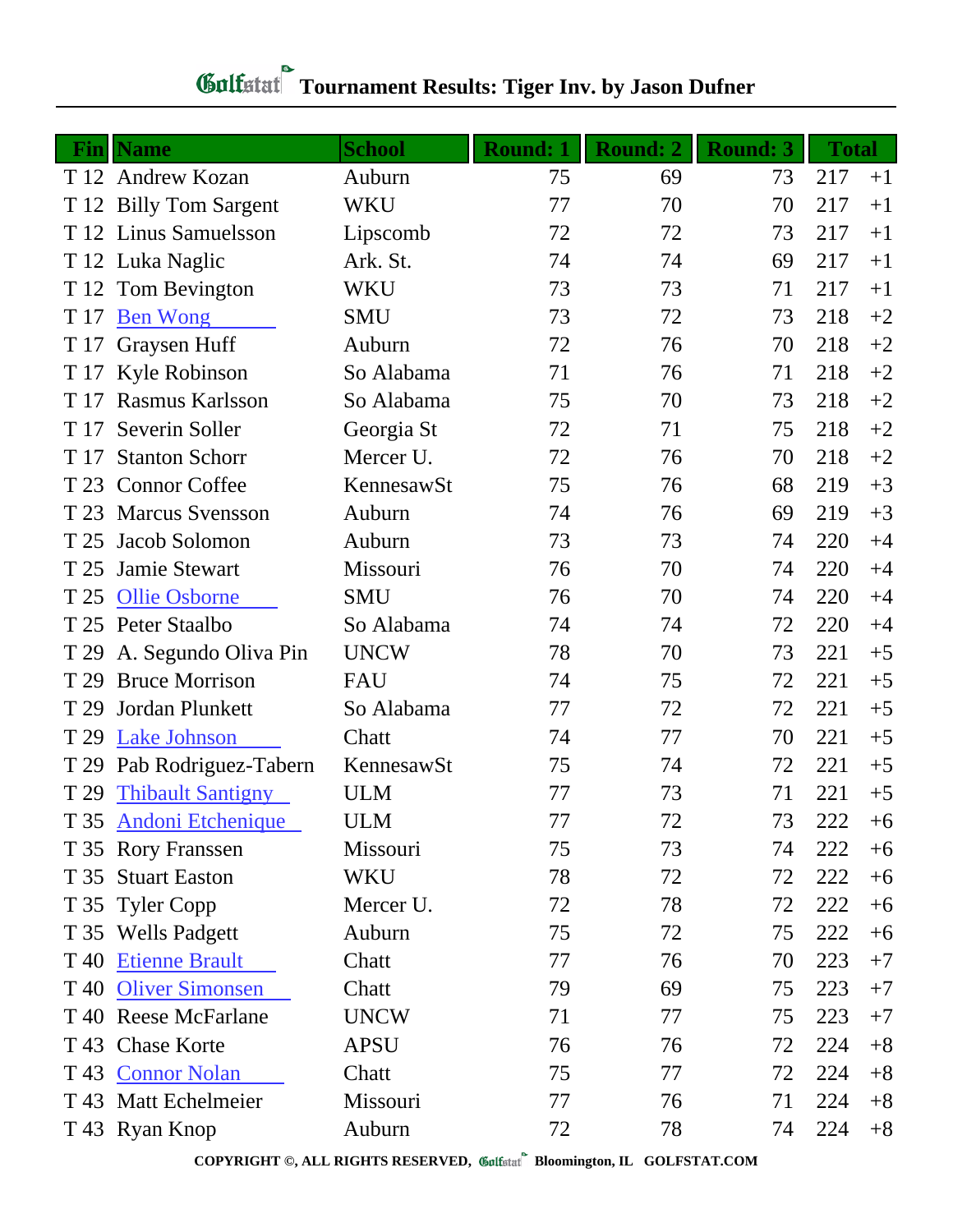|      | <b>Fin</b>   Name        | <b>School</b> | <b>Round: 1</b> | <b>Round: 2</b> | <b>Round: 3</b> | <b>Total</b> |
|------|--------------------------|---------------|-----------------|-----------------|-----------------|--------------|
|      | T 47 Micah Knisley       | <b>APSU</b>   | 76              | 77              | 72              | 225<br>$+9$  |
| T 47 | <b>Stephen Saleeby</b>   | <b>UNCW</b>   | 77              | 71              | 77              | 225<br>$+9$  |
| T 49 | <b>Justin Thompson</b>   | <b>SMU</b>    | 78              | 74              | 74              | $226 + 10$   |
|      | T 49 Patrick Poate       | FAU           | 74              | 80              | 72              | $226 + 10$   |
| T 51 | Joao Girao               | <b>ULM</b>    | 78              | 75              | 74              | $227 + 11$   |
|      | T 51 Luigi Botta         | Missouri      | 73              | 80              | 74              | $227 + 11$   |
| T 51 | <b>Tommy Boone</b>       | Missouri      | 81              | 75              | 71              | $227 + 11$   |
| T 51 | <b>Tripp Summerlin</b>   | <b>UNCW</b>   | 78              | 74              | 75              | $227 + 11$   |
| T 55 | Garrett Whitfield        | <b>APSU</b>   | 74              | 77              | 77              | $228 + 12$   |
|      | T 55 Grant Sutliff       | KennesawSt    | 82              | 74              | 72              | $228 + 12$   |
| T 55 | <b>Jackson Markham</b>   | <b>SMU</b>    | 80              | 75              | 73              | $228 + 12$   |
|      | T 55 Martin Plukka       | Mercer U.     | 73              | 78              | 77              | $228 + 12$   |
| T 59 | Dawson Atkinson          | So Alabama    | 72              | 81              | 76              | $229 + 13$   |
|      | T 59 Spencer Ball        | Mercer U.     | 78              | 76              | 75              | $229 + 13$   |
|      | T 59 Zan Luka Stirn      | Ark. St.      | 74              | 74              | 81              | $229 + 13$   |
|      | T 62 Matthew Cole        | Ark. St.      | 72              | 78              | 80              | $230 + 14$   |
| T 62 | <b>Yannick Schuetz</b>   | So Alabama    | 83              | 71              | 76              | $230 + 14$   |
|      | T 64 Austin Aliff        | Lipscomb      | 83              | 76              | 72              | $231 + 15$   |
|      | T 64 Austin Lancaster    | <b>APSU</b>   | 81              | 76              | 74              | $231 + 15$   |
|      | T 64 Karan Nalam         | <b>FAU</b>    | 77              | 81              | 73              | $231 + 15$   |
|      | T 64 Nick Budd           | Georgia St    | 77              | 78              | 76              | $231 + 15$   |
|      | T 64 Otto Van Buynder    | <b>ULM</b>    | 75              | 78              | 78              | $231 + 15$   |
|      | T 64 Paul Swindell       | Lipscomb      | 79              | 78              | 74              | $231 + 15$   |
|      | T 64 Sully Zagerman      | FAU           | 79              | 74              | 78              | $231 + 15$   |
|      | 71 Brady Keran           | KennesawSt    | 81              | 75              | 76              | $232 + 16$   |
|      | T 72 Brennan Bogdanovich | Mercer U.     | 84              | 74              | 75              | $233 + 17$   |
|      | T 72 David Li            | Georgia St    | 78              | 82              | 73              | $233 + 17$   |
|      | 74 Linus Lo              | WKU           | 78              | 77              | 79              | $234 + 18$   |
|      | T 75 Jake Milanowski     | Auburn        | 82              | 81              | 72              | $235 + 19$   |
|      | T 75 Michael Busse       | <b>APSU</b>   | 81              | 71              | 83              | $235 + 19$   |
|      | 77 Ricky Sanders         | Missouri      | 80              | 81              | 75              | $236 + 20$   |
|      | 78 Leon Bader            | Chatt         | 80              | 83              | 74              | $237 +21$    |
|      | 79 Lynes Behling         | FAU           | 85              | 82              | 73              | $240 + 24$   |
|      | T 80 Dominic Brettkelly  | WKU           | 82              | 79              | 80              | $241 + 25$   |
|      | T 80 Trevor Gold         | Lipscomb      | 82              | 81              | 78              | $241 + 25$   |

## **Gulfatat Tournament Results: Tiger Inv. by Jason Dufner**